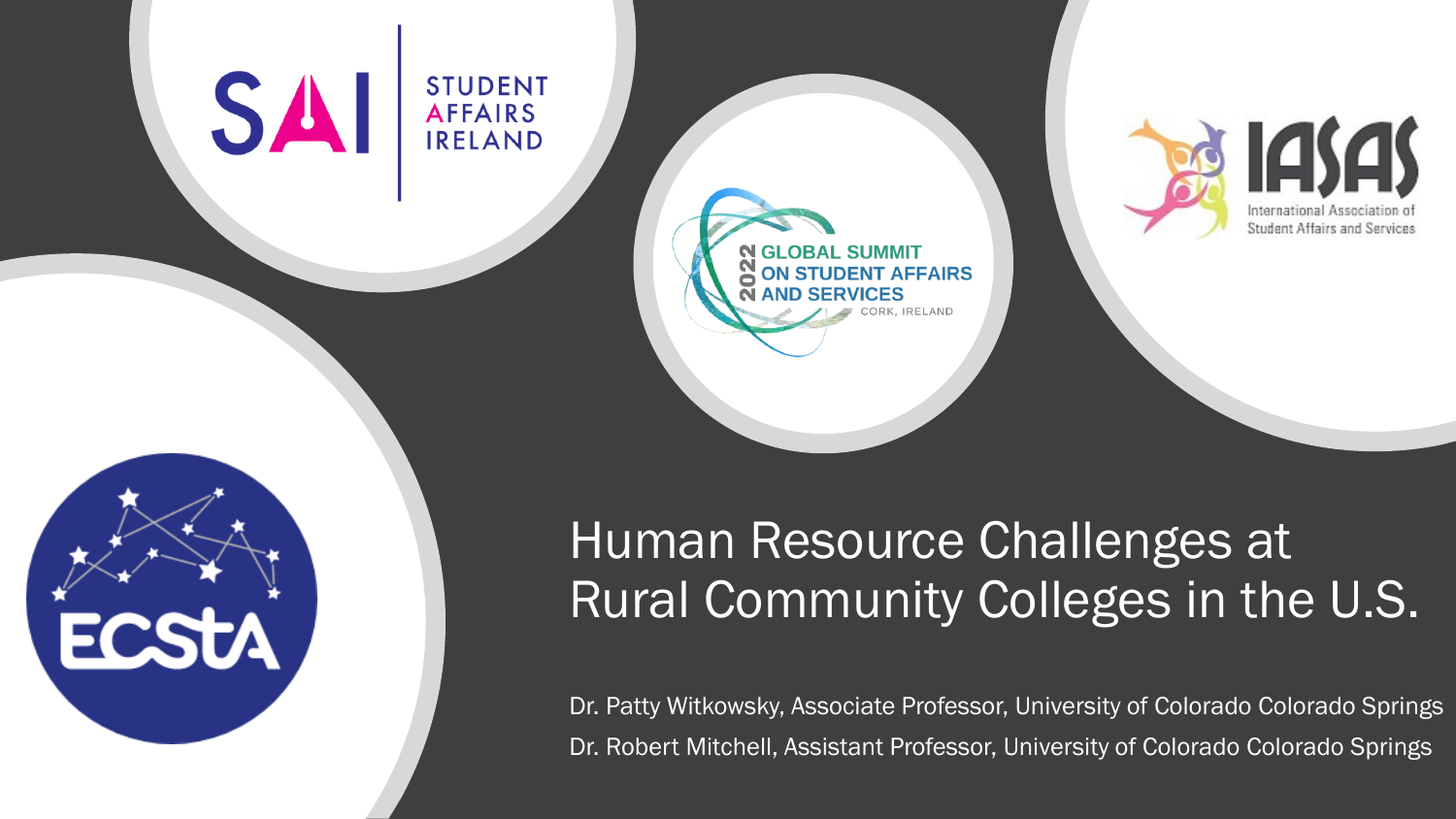



*Courtesy: Colorado Northwest Community College*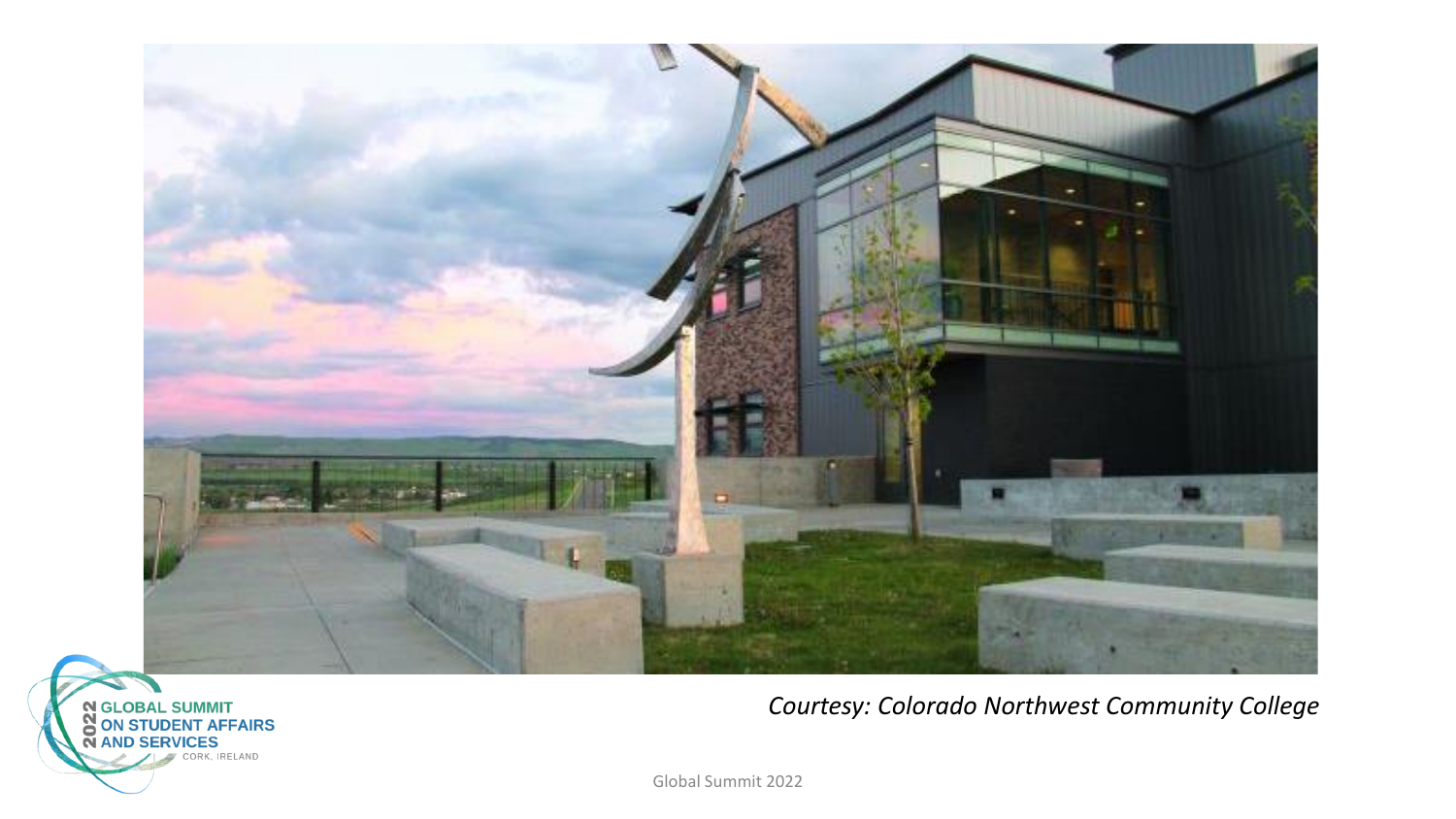## Rural Regions in the U.S.





Courtesy: National Center for Education Statistics. *Rural, town, suburban, and city locales in the United States: 2003–04*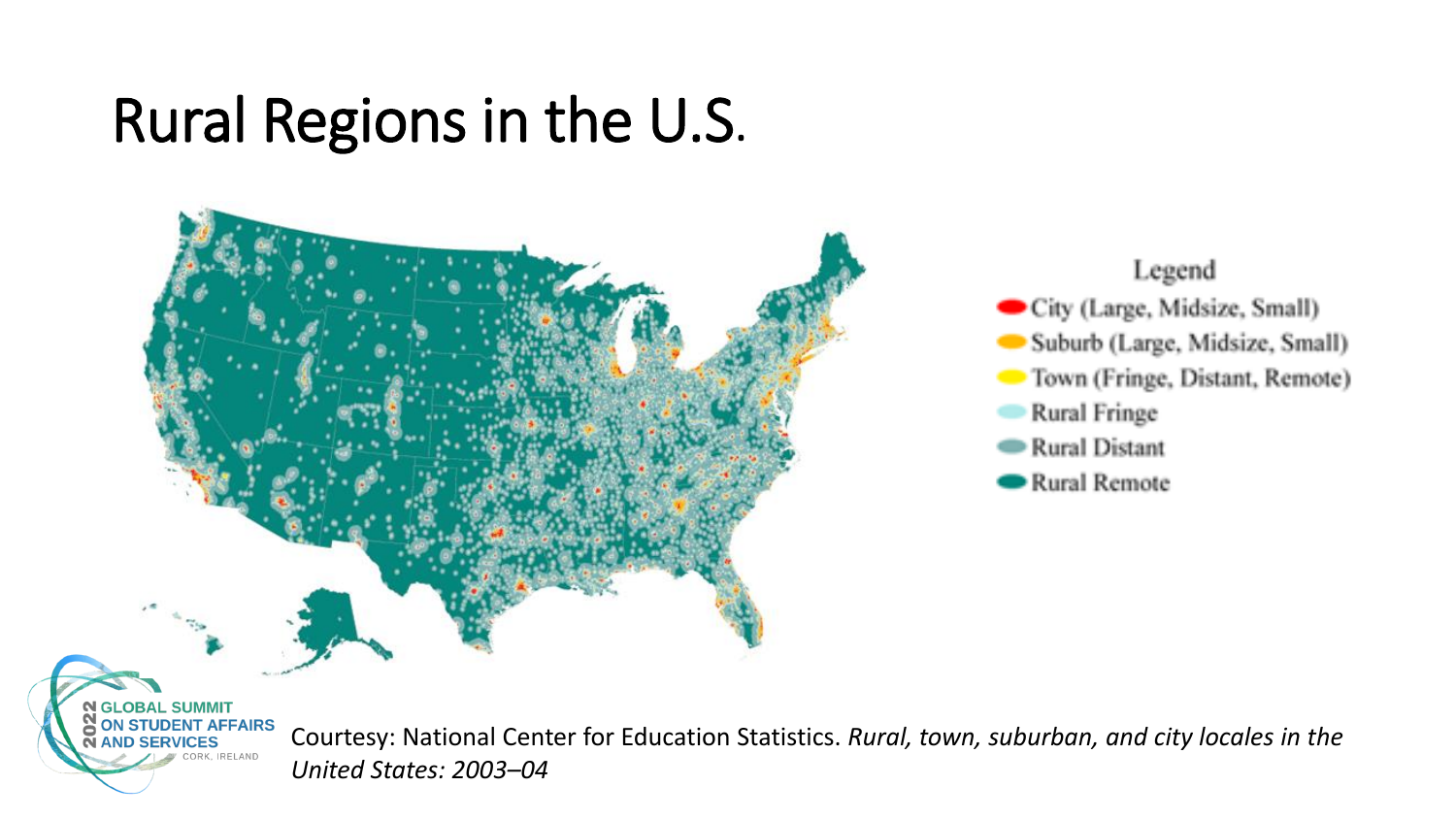## Higher Education Linkage to Local Community and Labor Needs



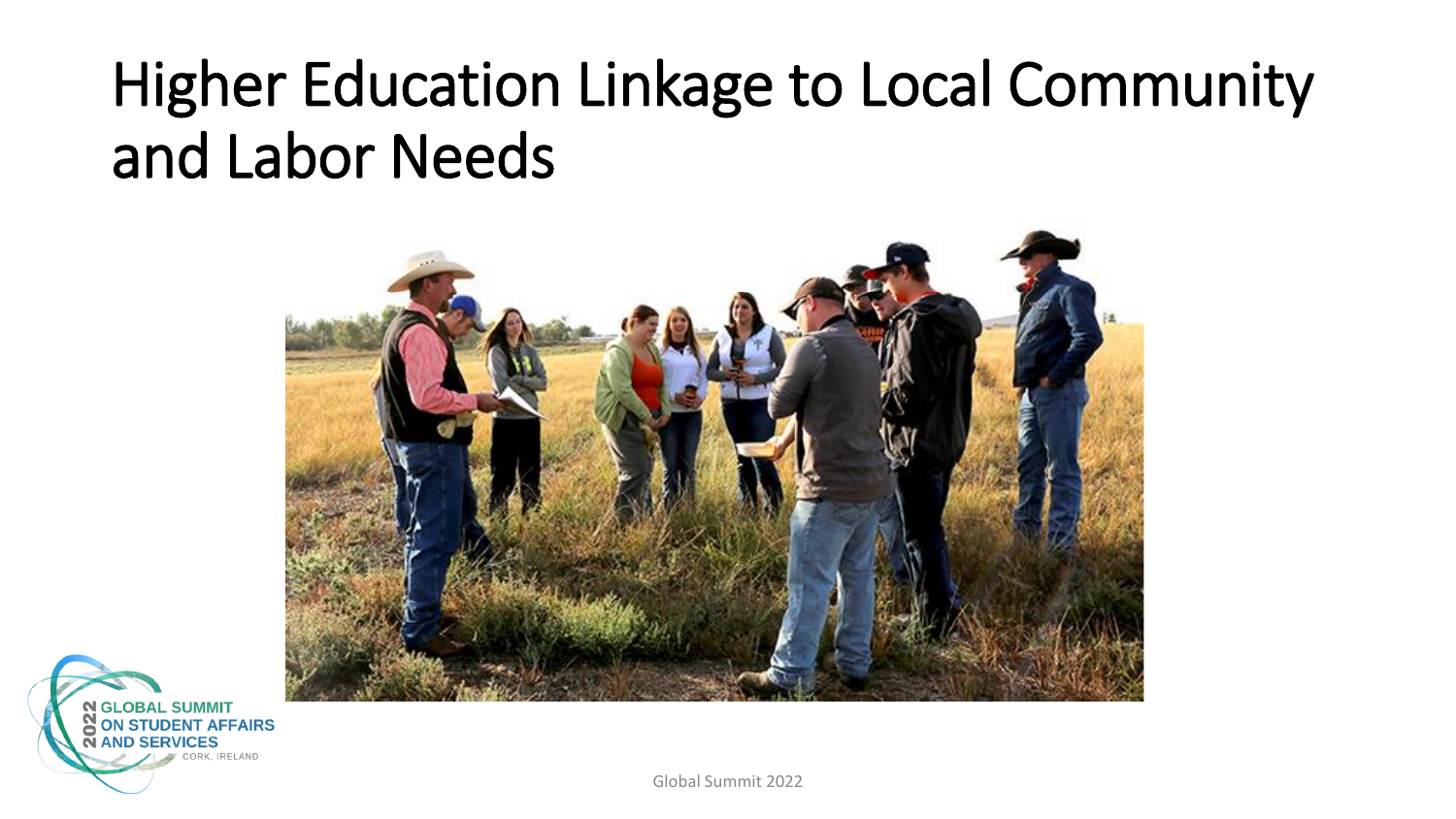## Rural Recruiting as a Challenge



**N GLOBAL SUMMIT<br>CON STUDENT AFFAIRS AND SERVICES** CORK, IRELAND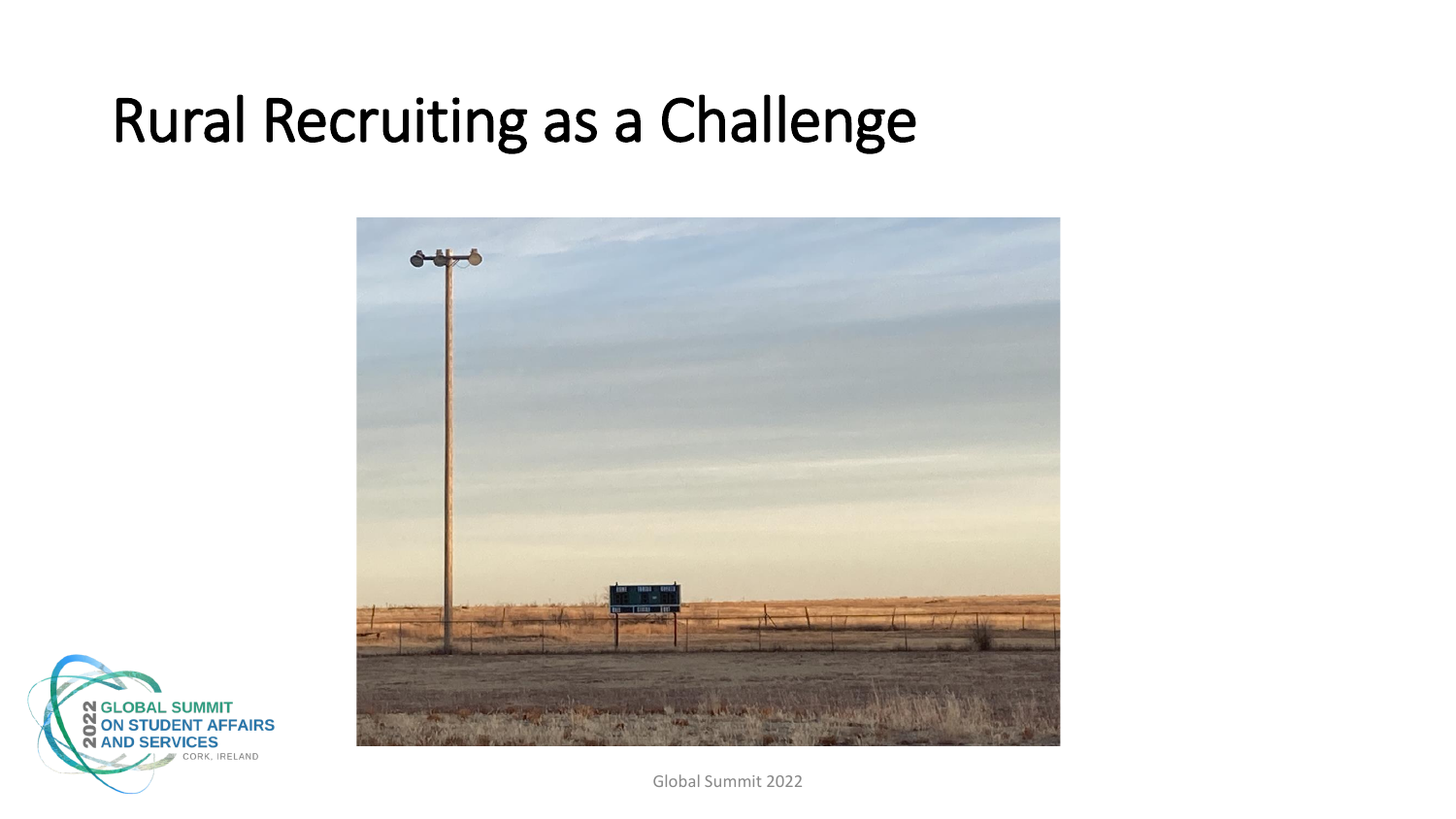# Background

- While there has been extensive research completed on K-12 rural labor challenges, limited focus has been centered on rural higher education
	- Biddle, C., & Azano, A. P. (2016). Constructing and reconstructing the "rural school problem": A century of rural education research. *Review of Research in Education*, 40(1), 298-325.
	- Cejda, B. D. (2010). Faculty issues in rural community colleges. *New Directions for Community Colleges*, 2010(152), 33-40.
	- Eddy, P. L. (2013). Developing leaders: The role of competencies in rural community colleges. *Community College Review,* 41(1), 20-43.
- Rural communities are different from urban and suburban locations in both their structure and socialized norms
- Finding the right "match" for personnel to succeed in rural institutions of higher education continues to be a challenge

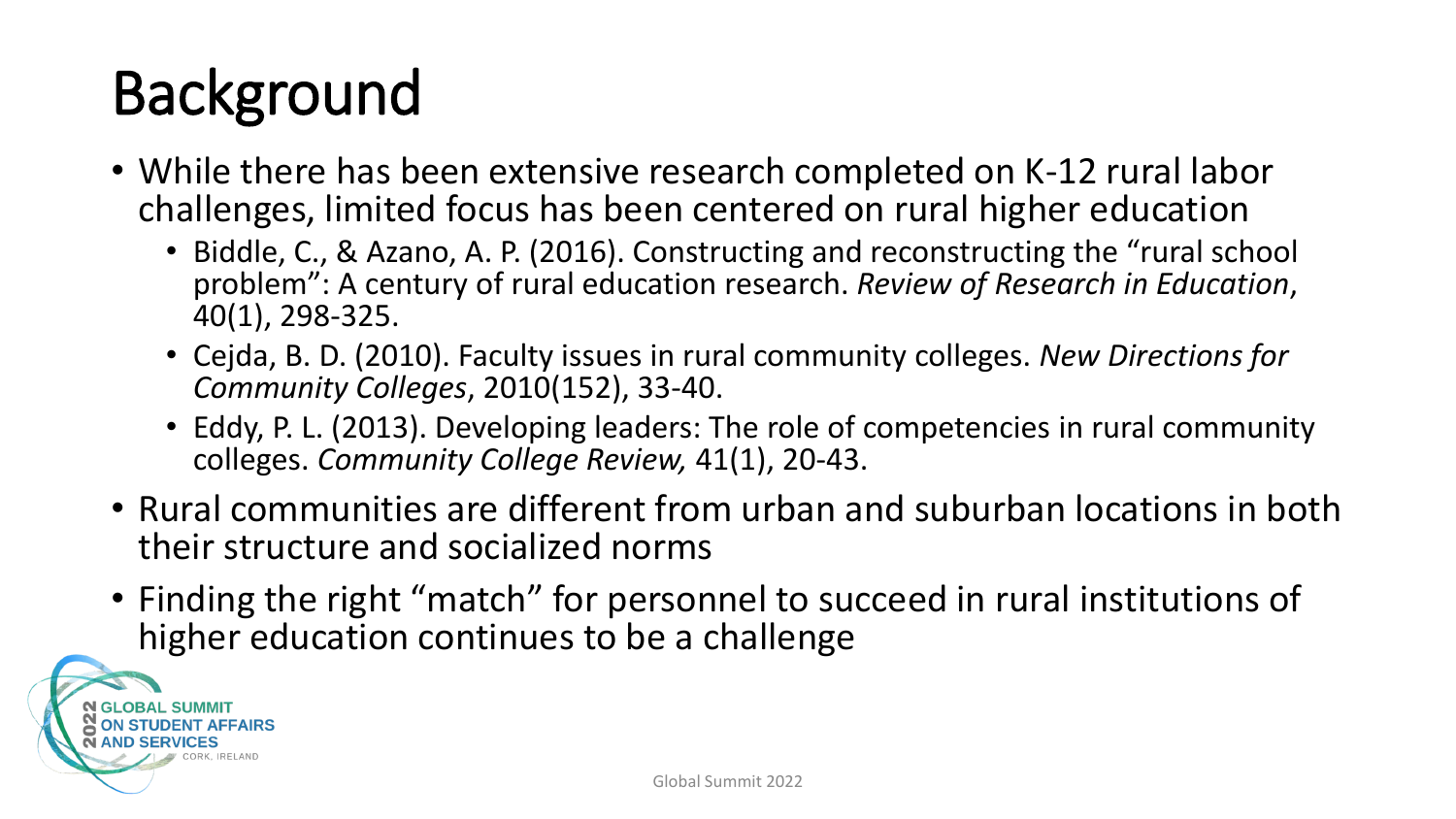## Ongoing Research

How are rural community college leaders leading efforts to recruit and retain college professionals in our current labor market?

What specific characteristics are indicators for success in the rural college environment?

Do specific strategies exist to help support professionals from a non-rural background to be successful in a rural college environment?

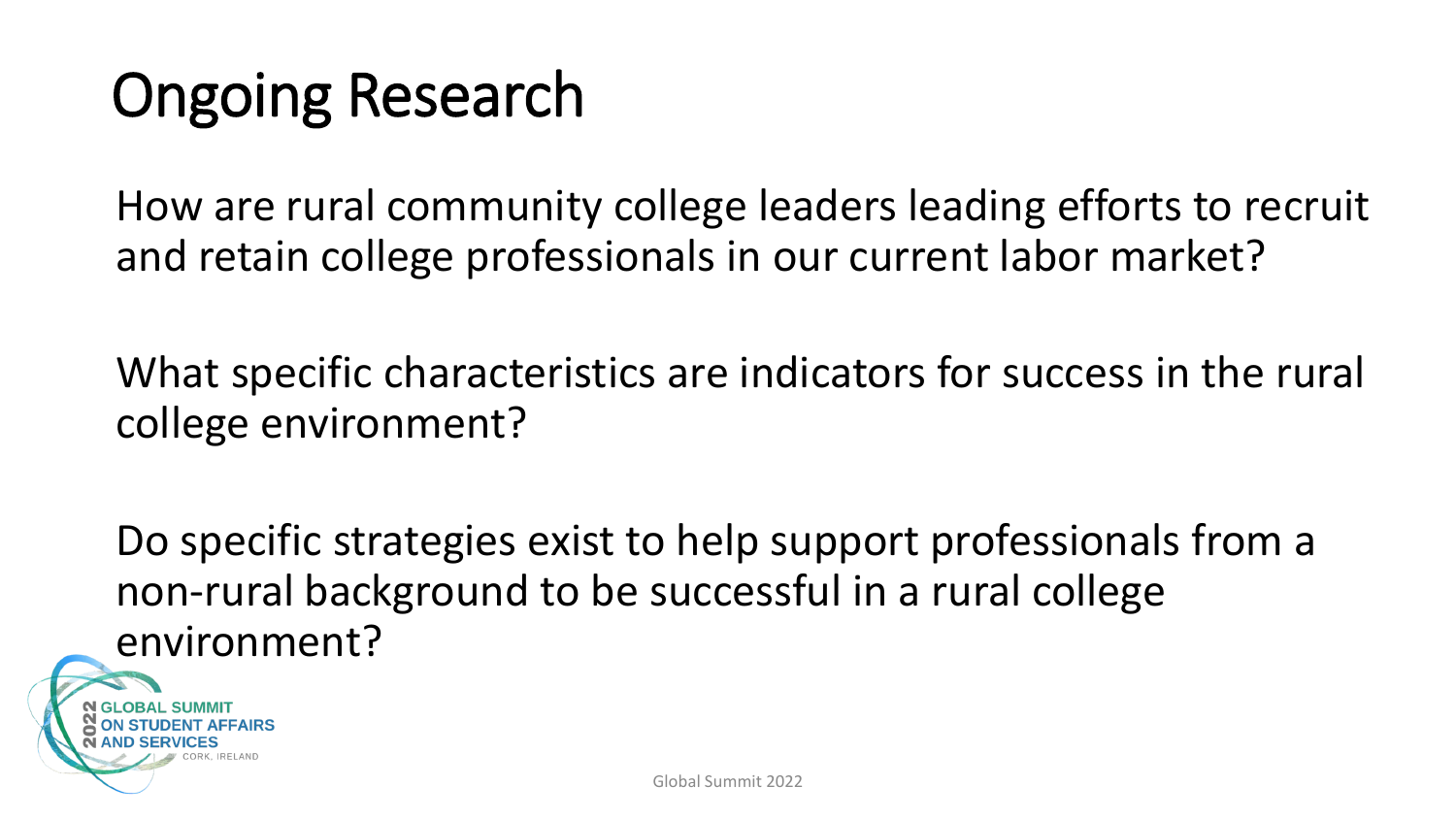# Initial Findings

- Values and Attributes of Successful Staff
	- Desire to learn about the community and engage with community events outside of the campus
	- Ability to create connections and establish trust with fellow staff, students, faculty, and community
	- Understanding or willingness to learn about rural culture, terminology, etc.
	- Ability to share knowledge with proper delivery based on institutional culture
- Candidate considerations
	- Local may not have the same level of training as external candidates
	- External candidates may not be successful if their approach does not fit the culture of the institution and the community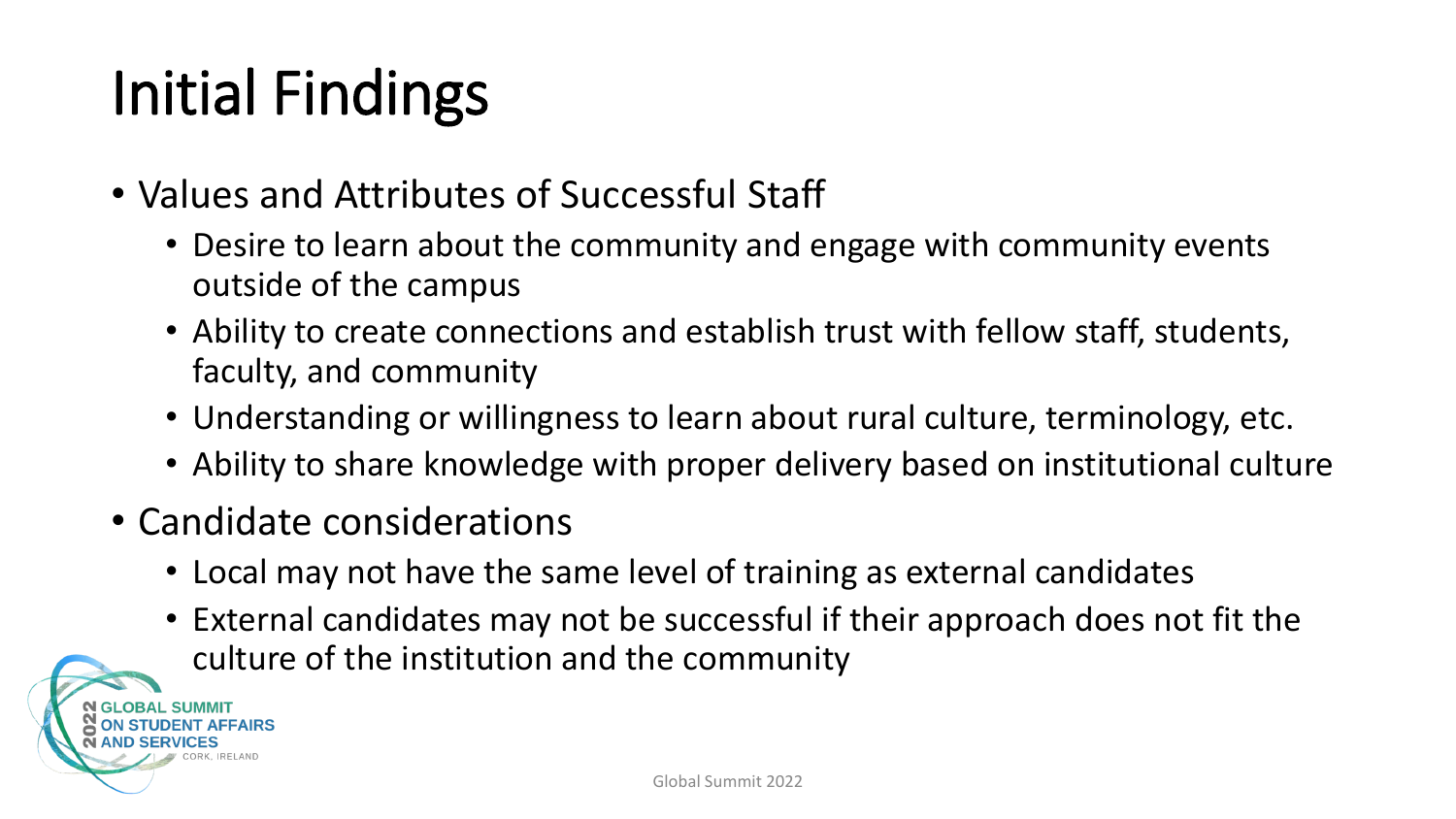## Initial Findings

- Hiring Process as a Socialization Opportunity
	- Prepare non-rural candidates for life in a rural area
	- Share opportunities for cross training because of smaller environments
- Long-Term Human Resource Strategies
	- Engage student employees who can become hires after completing their 4 year degree
	- Develop community partnerships to engage new employees with opportunities outside of work

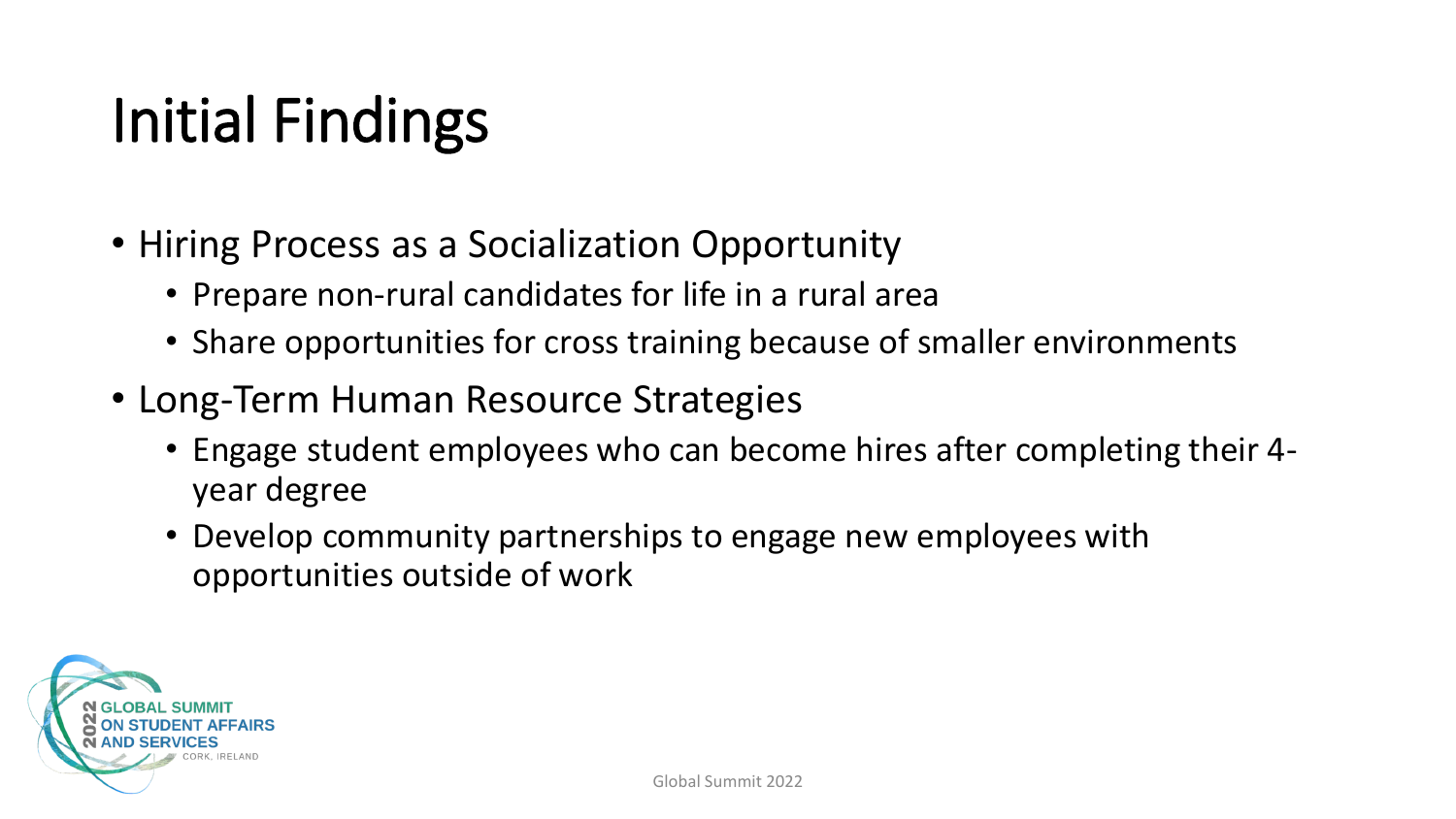

Research team is currently in the process of collecting data from rural community college leaders regarding these ongoing challenges

•Qualitative inquiry methodology using a pre-determined population of community college leadership

> Framework and design is based in organizational socialization utilizing a rural education lens



Findings will be available in Spring 2023 and will be published in the *Journal of Education Human Resources* special issue focusing on Higher Education Human Resource Issues in the Rural Context